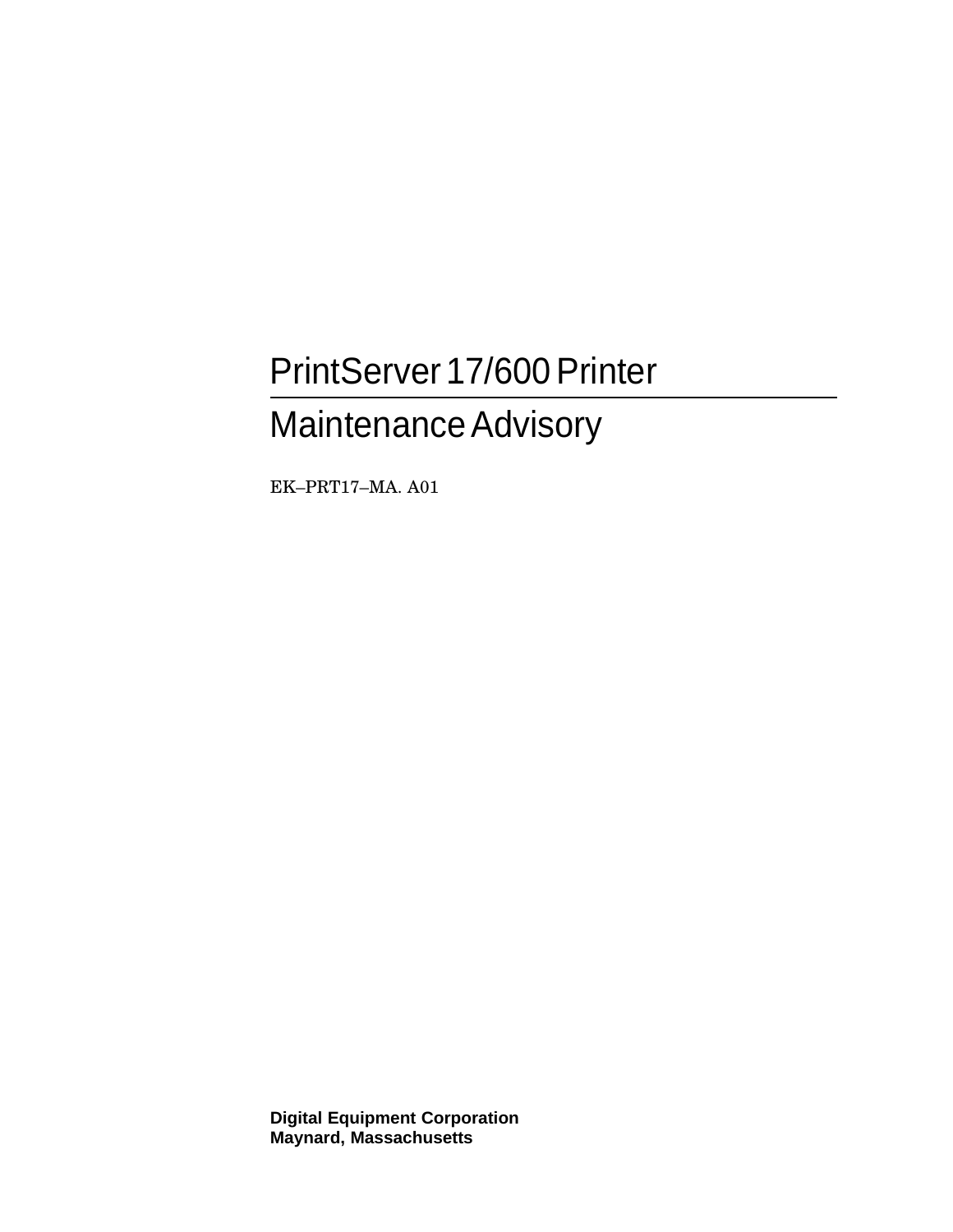#### **First Printing, March 1994**

Digital Equipment Corporation makes no representations that the use of its products in the manner described in this publication will not infringe on existing or future patent rights, nor do the descriptions contained in this publication imply the granting of licenses to make, use, or sell equipment or software in accordance with the description.

Possession, use, or copying of the software described in this publication is authorized only pursuant to a valid written license from Digital or an authorized sublicensor.

© Digital Equipment Corporation 1994. All rights reserved. Printed in U.S.A.

Digital, DECdirect, DEClaser, PrintServer, ReGIS, VAX DOCUMENT, and the DIGITAL logo are trademarks of Digital Equipment Corporation.

BITSTREAM is a registered trademark of Bitstream, Inc., Centronics is a trademark of Centronics Data Corporation, GC Times is a trademark of AGFA Compugraphic Corporation, CG Triumvirate is a trademark of AGFA Compugraphic Corporation, IBM is a registered trademark of International Business Machines Corporation, IBM-PC is a trademark of International Business Machines Corporation, ITC Souvenir is a registered trademark of International Typeface Corporation, PCL and LaserJet are registered trademarks of the Hewlett-Packard Company, Microsoft is a registered trademark of Microsoft corporation, WordPerfect is a registered trademark of WordPerfect corporation, PostScript is a registered trademark of Adobe Systems, Inc., and Tektronix is a registered trademark of Tektronix, Inc.

The postpaid Reader's Comments forms at the end of this document request your critical evaluation to assist in preparing future documentation.

S2343

This document was prepared using VAX DOCUMENT Version 2.1.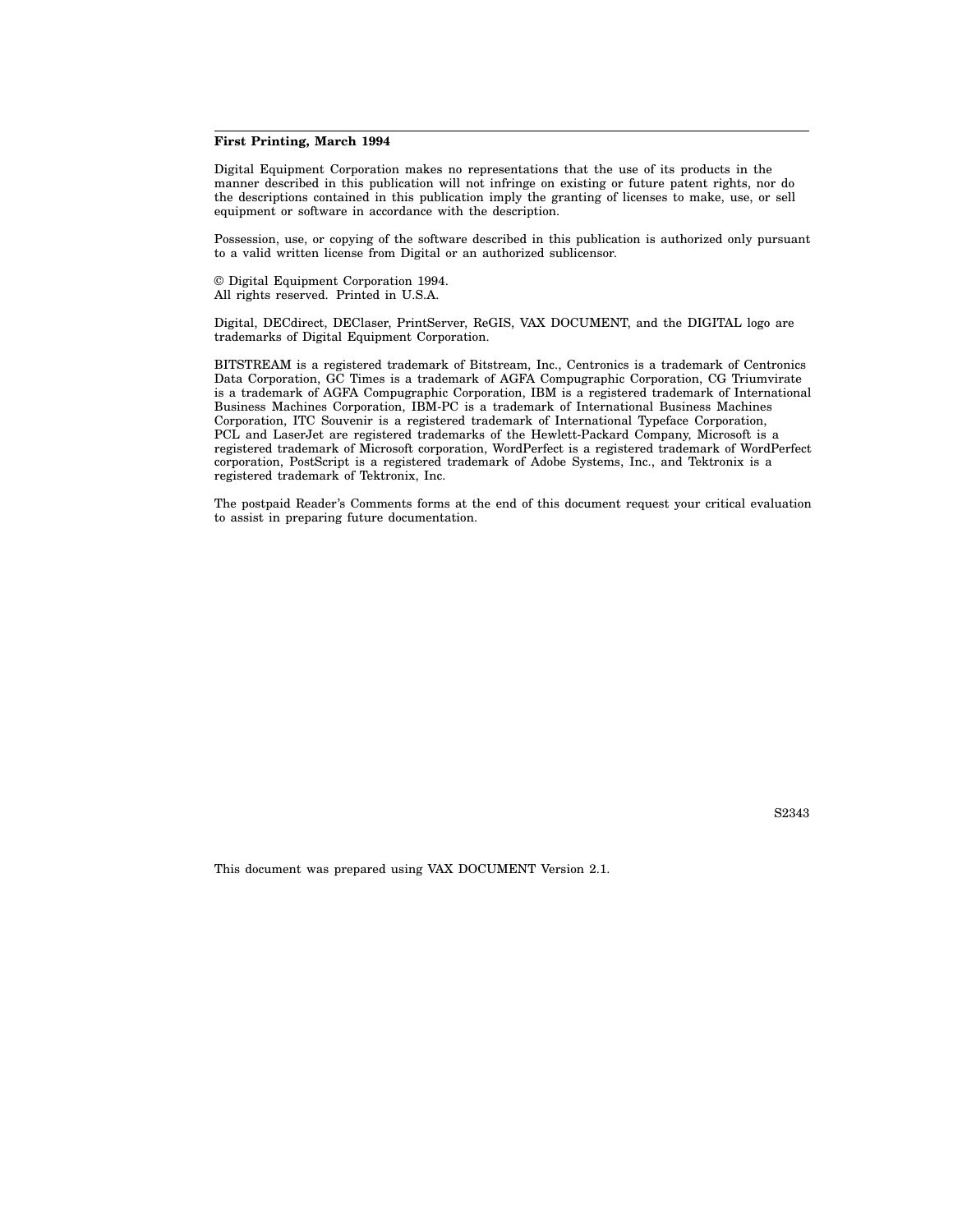## **Contents**

| 1 About This Maintenance Advisory |                                                  |         |  |
|-----------------------------------|--------------------------------------------------|---------|--|
| 1.1                               |                                                  | $1 - 1$ |  |
|                                   | 2 PrintServer 17/600                             |         |  |
| 2.1                               |                                                  | $2 - 1$ |  |
| 2.1.1                             |                                                  | $2 - 2$ |  |
| 2.2                               |                                                  | $2 - 2$ |  |
| 2.3                               |                                                  | $2 - 3$ |  |
| 2.4                               |                                                  | $2 - 4$ |  |
| 241                               | New SIMM Configuration Minimums                  | $2 - 4$ |  |
| 2.5                               |                                                  | $2 - 5$ |  |
| 2.6                               |                                                  | $2 - 6$ |  |
| 2.6.1                             |                                                  | $2 - 7$ |  |
| 2.6.2                             | Part Numbers for the Controller Board V2.1 ROMs. | $2 - 7$ |  |

## **3 Service Guide Corrections**

## **Figures**

| $2 - 1$       | New V2.1 Controller Board Test Patterns | $2 - 5$ |
|---------------|-----------------------------------------|---------|
| <b>Tables</b> |                                         |         |
| $1 - 1$       |                                         | $1 - 1$ |
| $2 - 1$       |                                         | $2 - 2$ |
| $2 - 2$       |                                         | $2 - 3$ |

| $2 - 2$ |                                         | $2 - 3$ |
|---------|-----------------------------------------|---------|
| $2 - 3$ |                                         | -2–6    |
| 2–4     |                                         | $2 - 7$ |
| $2 - 5$ | Controller Board V2.1 ROMs Part Numbers | $2 - 7$ |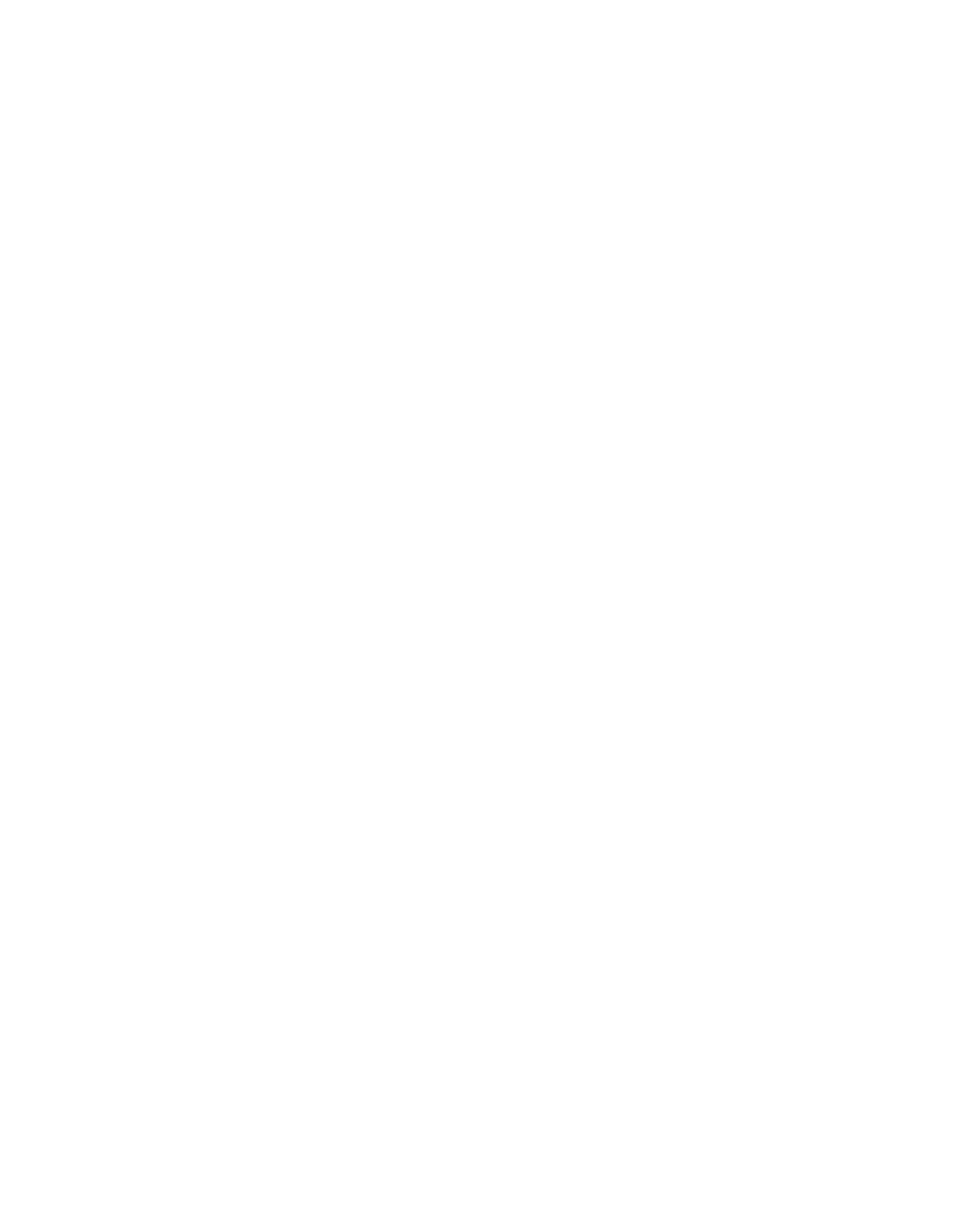**1**

## **About This Maintenance Advisory**

This maintenance advisory describes how the PrintServer 17/600 printer differs from the PrintServer 17 printer and provides new, corrected, or updated information for the PrintServer 17 Printer Service Guide.

You can carry both the PrintServer 17 Printer Service Guide and the maintenance advisory with you or write the new information from the maintenance advisory into the service guide and file the Maintenance Advisory for reference.

The following conventions are used throughout this maintenance advisory:

| <b>Convention</b> | <b>Description</b>                                                                    |
|-------------------|---------------------------------------------------------------------------------------|
| Note:             | Notes provide additional information.                                                 |
| <b>Caution:</b>   | Cautions emphasize information for preventing damage to the<br>equipment or software. |

**Correcting the Service Guide** The notes in the margin tell you where in the PrintServer 17 Printer Service Guide to write the underlined information. This convention is dropped in Chapter 3.

### **1.1 Training and Documentation**

Before attempting to repair the printer, you must attend the Digital Education training course and all other prerequisite training courses.

**Correct Table C–1.** The new course number is EY–N836E–P0**–002**. The existing PrintServer 17 Printer SPI/lab training course has been modified to include information about the PrintServer 17/600 printer. The course number

stays the same but the version field changes from 1 to 2.

The maintenance advisory is available as a PostScript file from TIMA, can be ordered as hardcopy, and is kitted with the PrintServer 17 Printer documentation kit.

**Append Table C–2.** Table 1–1 lists the order numbers for this maintenance advisory and for related PrintServer 17/600 printer documentation.

| EK-PRTSV-DK | <b>PrintServer 17 Printer Documentation kit</b> |
|-------------|-------------------------------------------------|
| EK-PRT17-SV | PrintServer 17 Printer Service Guide            |
| EK–PRT17–MA | PrintServer 17/600 Printer Maintenance Advisory |

**Table 1–1 Documentation**

(continued on next page)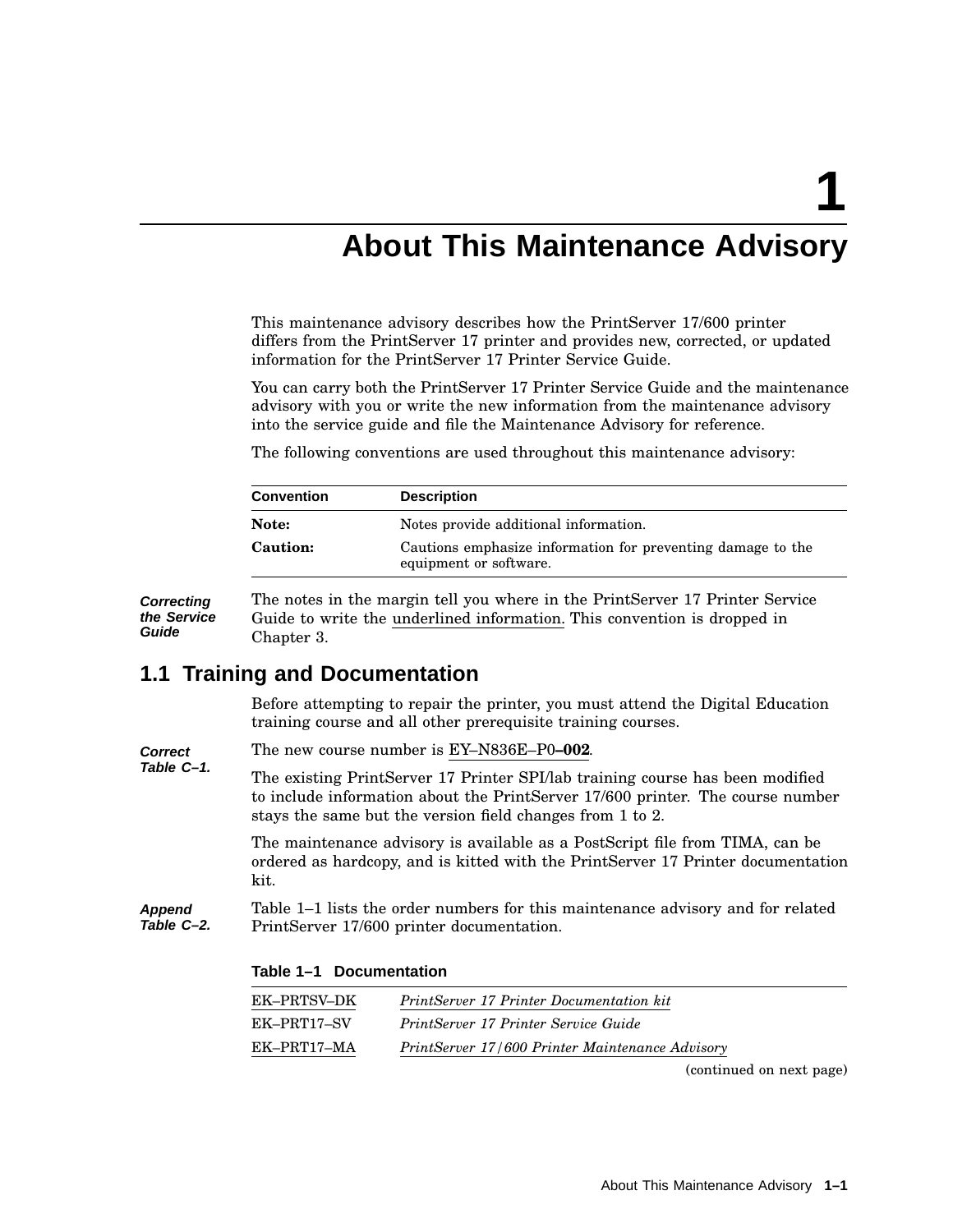## **1.1 Training and Documentation**

**Table 1–1 (Cont.) Documentation**

EK–LPS17–IP. C01 *PrintServer 17/600 printer Illustrated Parts Breakdown*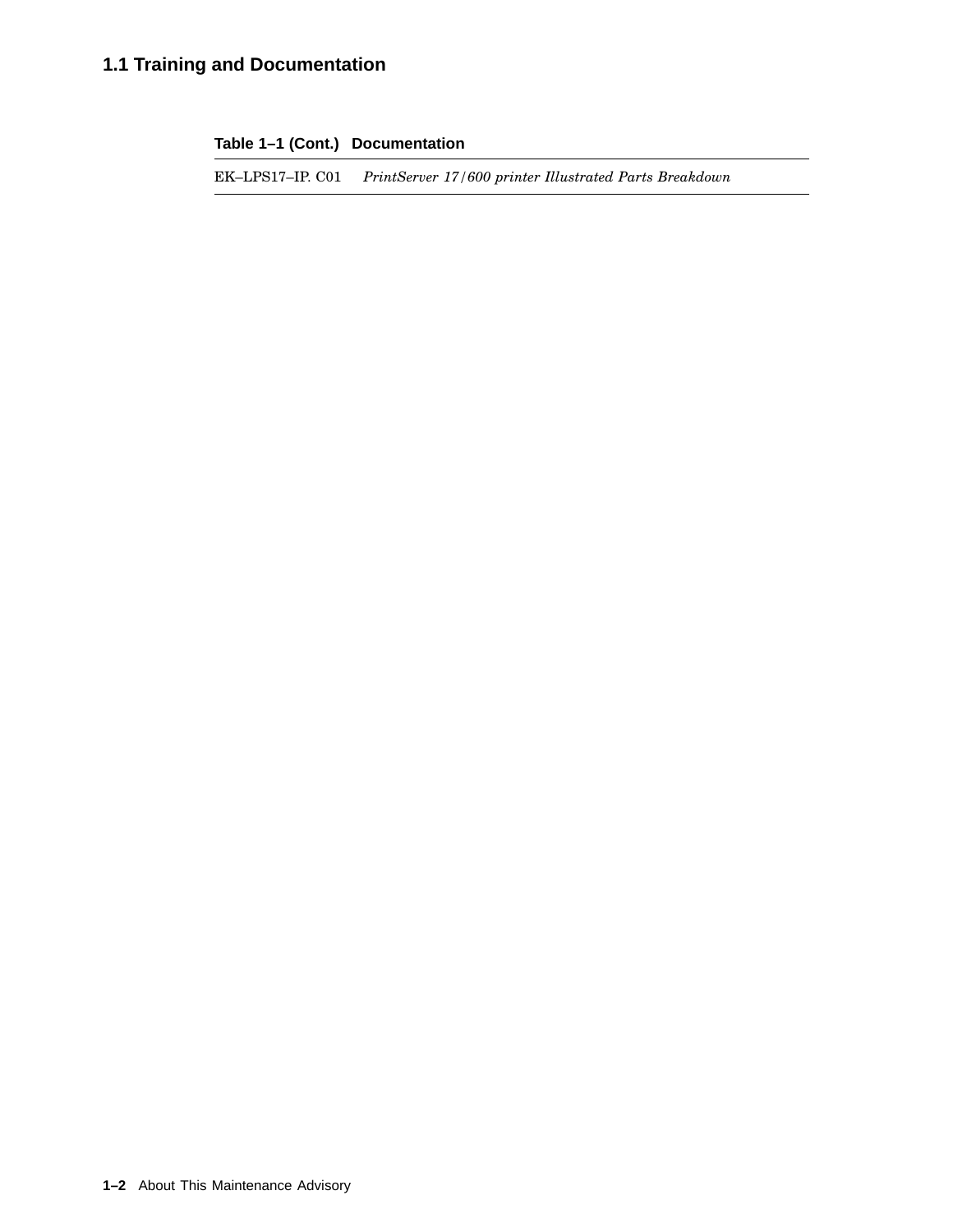## **PrintServer 17/600**

This chapter describes the new PrintServer 17/600 Printer and describes several redesigned field replaceable units (FRU)s.

## **2.1 Differences**

The following describes how the PrintServer 17/600 printer differs from the PrintServer 17 printer. In all other respects, the two printers are electronically, mechanically, and operationally the same.

**Note in Sections 1.2, and 9.12.**

- The front power-on switch and indicator are removed from the front panel of the PrintServer 17/600 printer.
- The PrintServer 17/600 printer logo snaps into the front panel hole where the power switch was. The logo covers the indicator light holes and the switch icon.
- The PrintServer 17/600 printer prints at 400 and 600 dots per inch (dpi) for high-quality graphics and letter quality text.
- The PrintServer 17/600 printer supports PostScript Level 2.
- The PrintServer 17/600 printer 's higher dot density is made possible by the following five redesigned field replaceable units (FRUs). See Section 2.6 for the new part numbers.
	- Scanning unit
	- DC controller board
	- High-voltage power supply assembly
	- Low-voltage power supply assembly
	- AC drive board
- New version V2.1 controller board firmware supports the PrintServer 17/600 features and the existing PrintServer 17 features. See Section 2.2 for more information.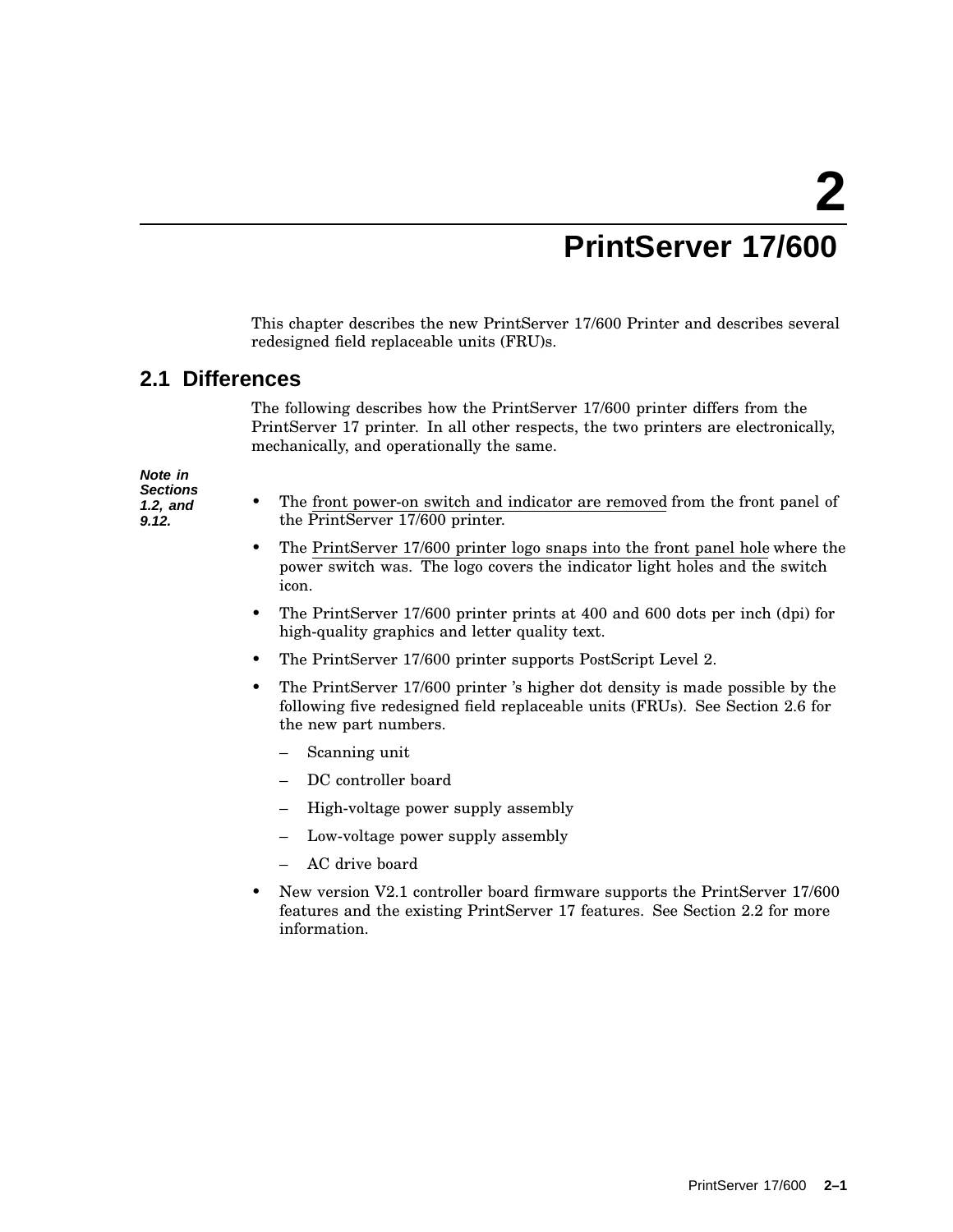### **2.1.1 Redesigned Components**

The following FRUs have been redesigned for improved operation or reduced cost:

**Note in Sections 9.7, 9.7.1, 9.8, and 9.15.**

- The new controller board, which resides under the printer, replaces the original controller board (backward compatibility) and operates both the PrintServer 17 and PrintServer 17/600 dpi printers. There are some minor sheet metal differences between the original and the new controller boards.
	- The new non-parity SIMMs support controller board firmware V2.1 or higher. See Sections 2.4 and 2.6.1 for additional information.

## **2.2 Firmware Differences**

To date, the following versions of PrintServer 17 controller board firmware have been released.

|  |  | Table 2-1 Firmware Code Differences |
|--|--|-------------------------------------|
|--|--|-------------------------------------|

| V1.0<br>Supports 300 dpi PrintServer 17 printers only. |      |                                                                                                                                                                                                                         |
|--------------------------------------------------------|------|-------------------------------------------------------------------------------------------------------------------------------------------------------------------------------------------------------------------------|
|                                                        | V1.1 | Supports 300 dpi only. Fixed a bug that caused potential $?54$ errors<br>during IP booting. Improved error coding for field test mode (FTM)<br>errors. See Section 6.16 in the PrintServer 17 Printer Service<br>Guide. |
| Add<br><i>information</i><br>to Section<br>7.1.1       | V2.1 | Supports 300, 400, and 600 dpi PrintServer 17 and PrintServer<br>17/600 printers. Added a cost-reduced controller that features<br>non-parity memory and improved network booting.                                      |

**Note:** *There is no implied mandatory reason to upgrade or change the older firmware. If a controller board that is operating under V1.x firmware goes bad, you can replace the defective board with a new board that has V2.1 firmware.*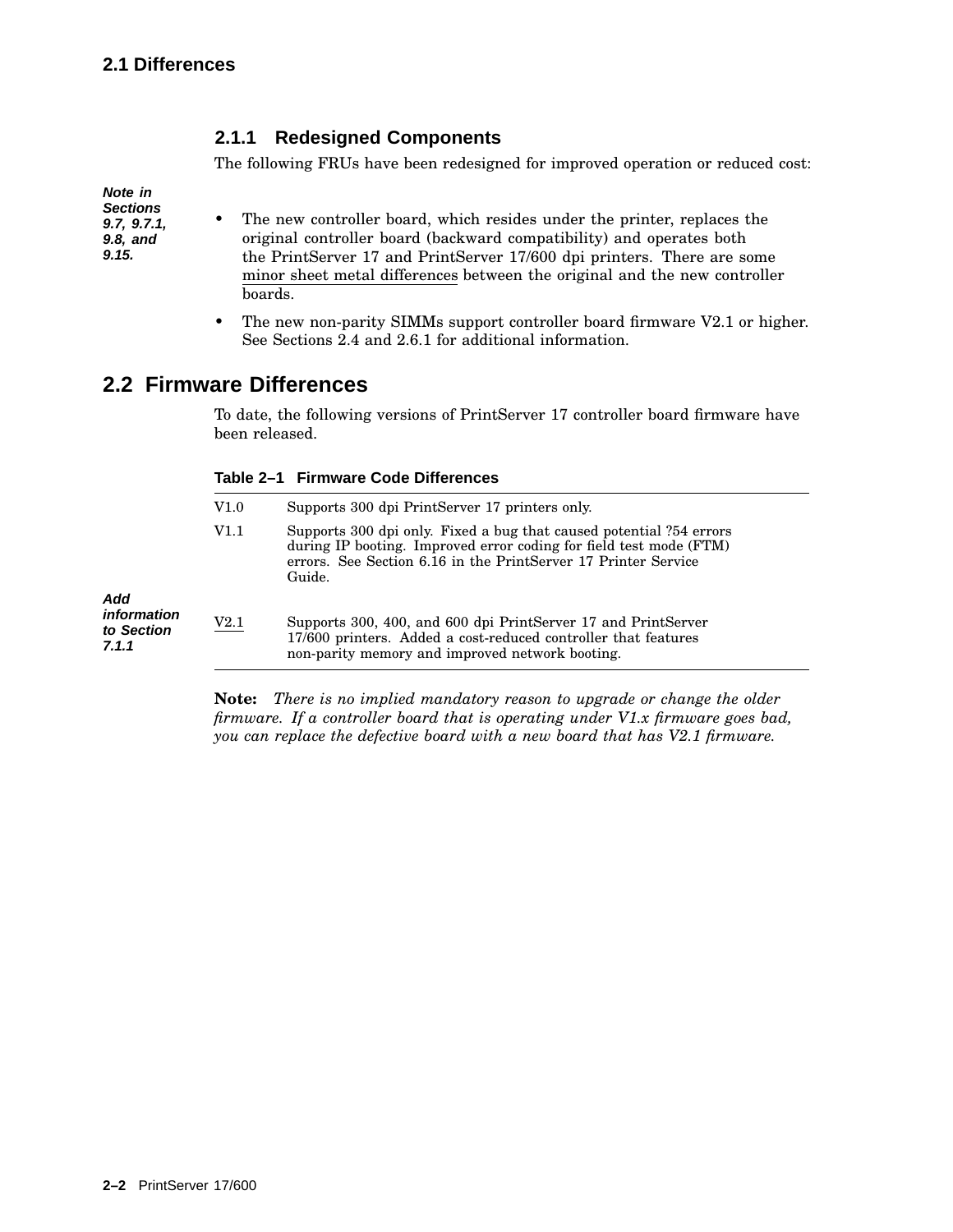## **2.3 New Boot Error Code**

The boot errors in Table 2–2 are caused by a misconfigured host or boot server or by a malfunctioning network.

#### **Table 2–2 Boot Errors**

**Append Sections 2.3, 5.6 and 6.3. Message Explanation Ethernet address ?55** An illegal or unknown file was downline loaded from a volunteer that responded to the boot request (BOOTP). **Ethernet address ?56 (nn)** This error information is useful for troubleshooting network or system software. **nn** shows one of the following trivial file transfer protocol (TFTP) errors:  $01$  = Rear request (RRQ)  $02$  = Write request (WRQ) 03 = Data error (DATA)  $04 = Acknowledgment (ACK)$  $05 = Error (ERROR)$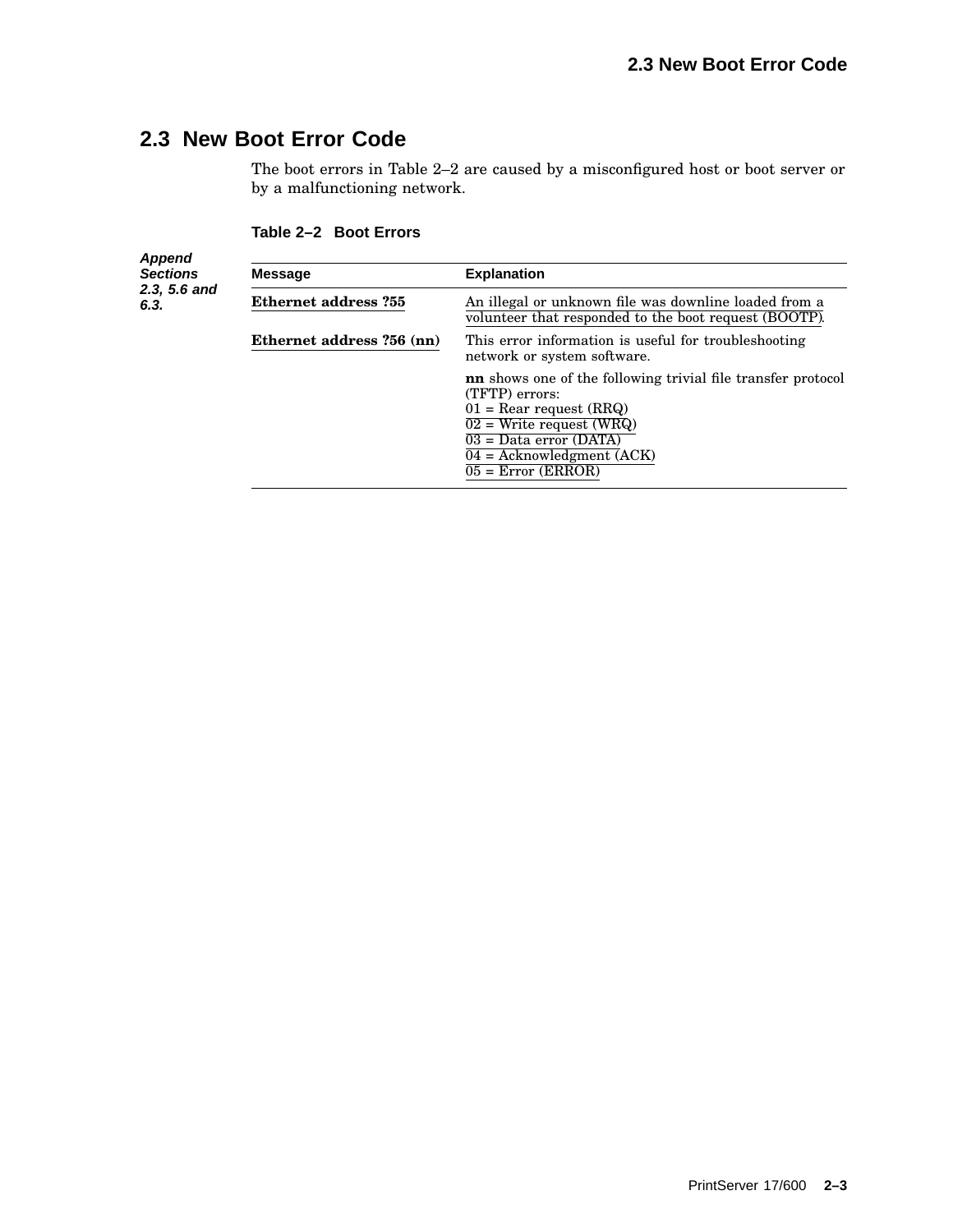## **2.4 New Non-parity SIMMs**

Non-parity memory SIMMs replace the original parity SIMMs on the controller board. The older parity SIMMs work under all versions of the controller board firmware.

**Append 6.1, 6.1.1, and 9.15** Installing non-parity SIMMs with V1.0 or V1.1 causes the power up bootstrap to hang at the **9, 8,** or **9, 7** point in the countdown. (For a description of the power up bootstrap, read chapter 2 of the service guide.)

> Install only non-parity SIMMs with version 2.1 or higher controller board firmware.

**Note:** *See chapter 2 of the service guide for a description of the bootstrap process.*

#### **2.4.1 New SIMM Configuration Minimums**

The following lists the minimum memory requirements for the various PrintServer 17 configurations:

- 12 MB for a simplex or duplex PrintServer 17 printer
- 16 MB for a level 2 PostScript, simplex or duplex PrintServer 17/600
- 20 MB for legal size duplex printing on the PrintServer 17/600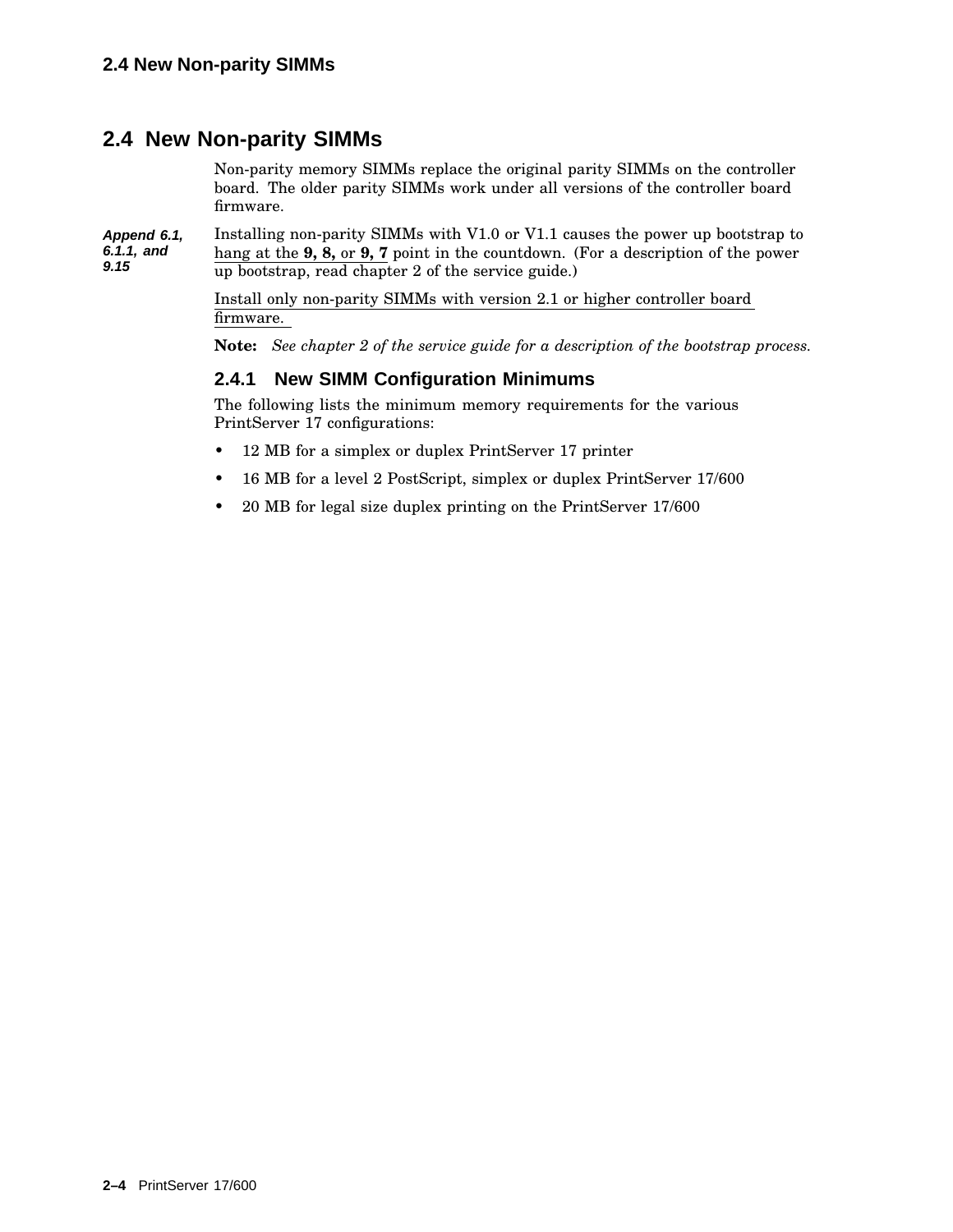## **2.5 New V2.1 FTM Test Patterns**

Figure 2–1 shows the 400 and 600 dpi test patterns that are printed by a PrintServer 17/600 printer. An example of the PrintServer 17 300 dpi pattern appears in Figure 4-2 of the service guide.

**Note under Figure 4-2.**

- Patterns A and B are printed at 400 dpi. Compare the B and D test test patterns. Notice how the B pattern is smaller on the page then pattern D. This only happens at 400 dpi.
- Patterns C and D are printed at 600 dpi. Compare the C and the A test patterns. Notice how the C test pattern is horizontally compressed. This compression effect increases as the density (dots-per-inch) increases.

**Figure 2–1 New V2.1 Controller Board Test Patterns**

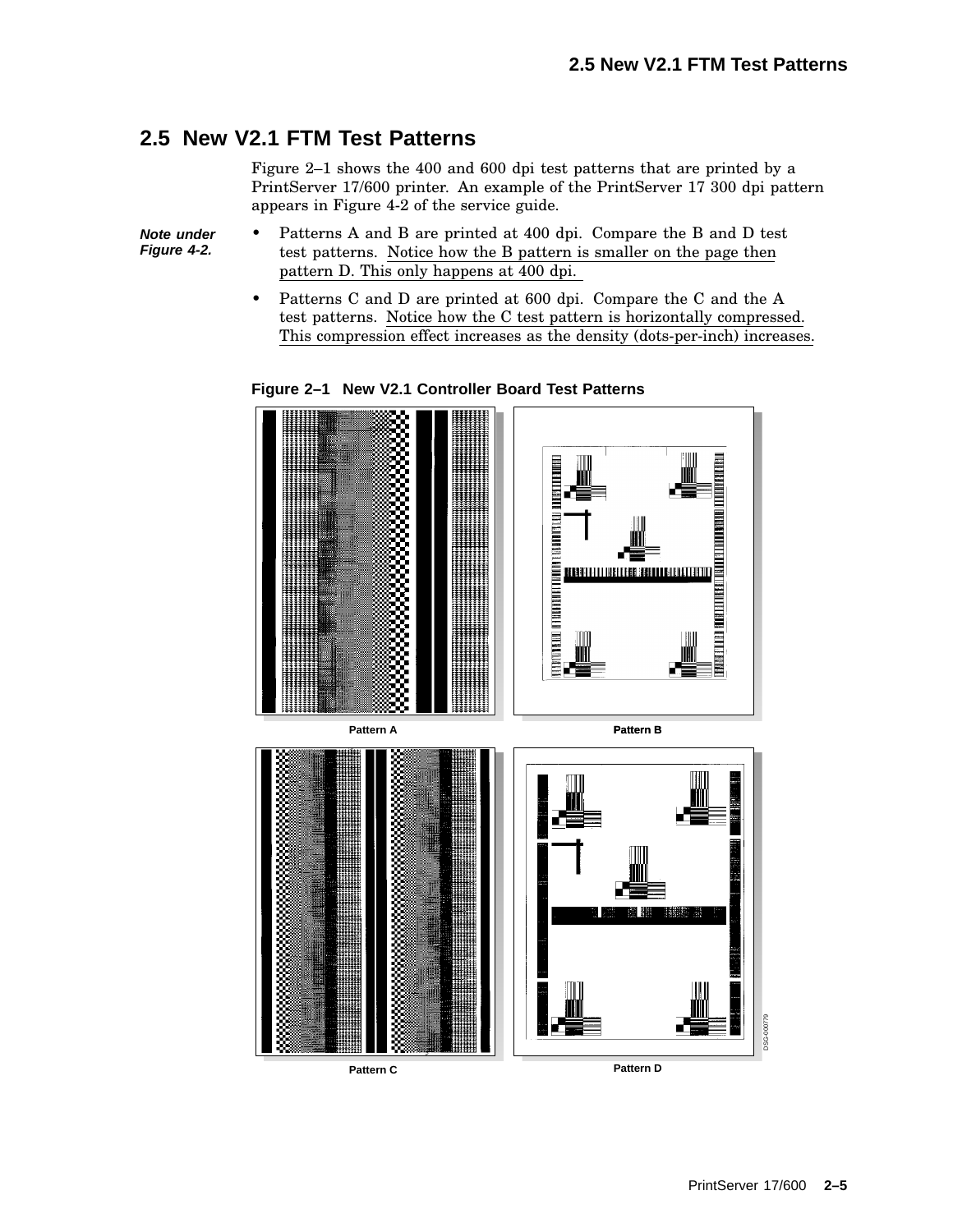### **2.6 New Field Replaceable Units**

Table 2–3 lists printer-specific FRUs. All other FRUs are interchangeable between the two printers.

**Caution:** *The FRUs listed in Table 2–3 are not interchangeable. An FRU intended for one printer might behave unpredictably if installed in the wrong printer.*

#### **Table 2–3 Field Replaceable Unit Part Numbers**

#### **Append Appendix A**

| <b>FRU</b>                                     | <b>Order Numbers</b>                      |                                                |  |
|------------------------------------------------|-------------------------------------------|------------------------------------------------|--|
| <b>Name</b>                                    | <b>PrintServer 17</b>                     | PrintServer 17/600                             |  |
| Laser scanner unit                             | FD-31374-01                               | 29-31411-01                                    |  |
| Board, DC controller                           | $29 - 30605 - 01$                         | 29-31412-01                                    |  |
| Board, AC drive                                | $FD - 28556 - 011$<br>$29 - 30599 - 01^2$ | $29-31409-01^1$<br>29-31410-01 <sup>2</sup>    |  |
| Assembly, high-voltage<br>power supply (HVPSA) | FD-37679-01                               | 29-31413-01                                    |  |
| Assembly, low-voltage<br>power supply (LVPSA)  | $29 - 30594 - 011$<br>$29 - 30598 - 01^2$ | $29 - 31404 - 011$<br>29-31405-01 <sup>2</sup> |  |
| $1$ 120 volt operation                         |                                           |                                                |  |

 $^{\rm 2}$  220 volt operation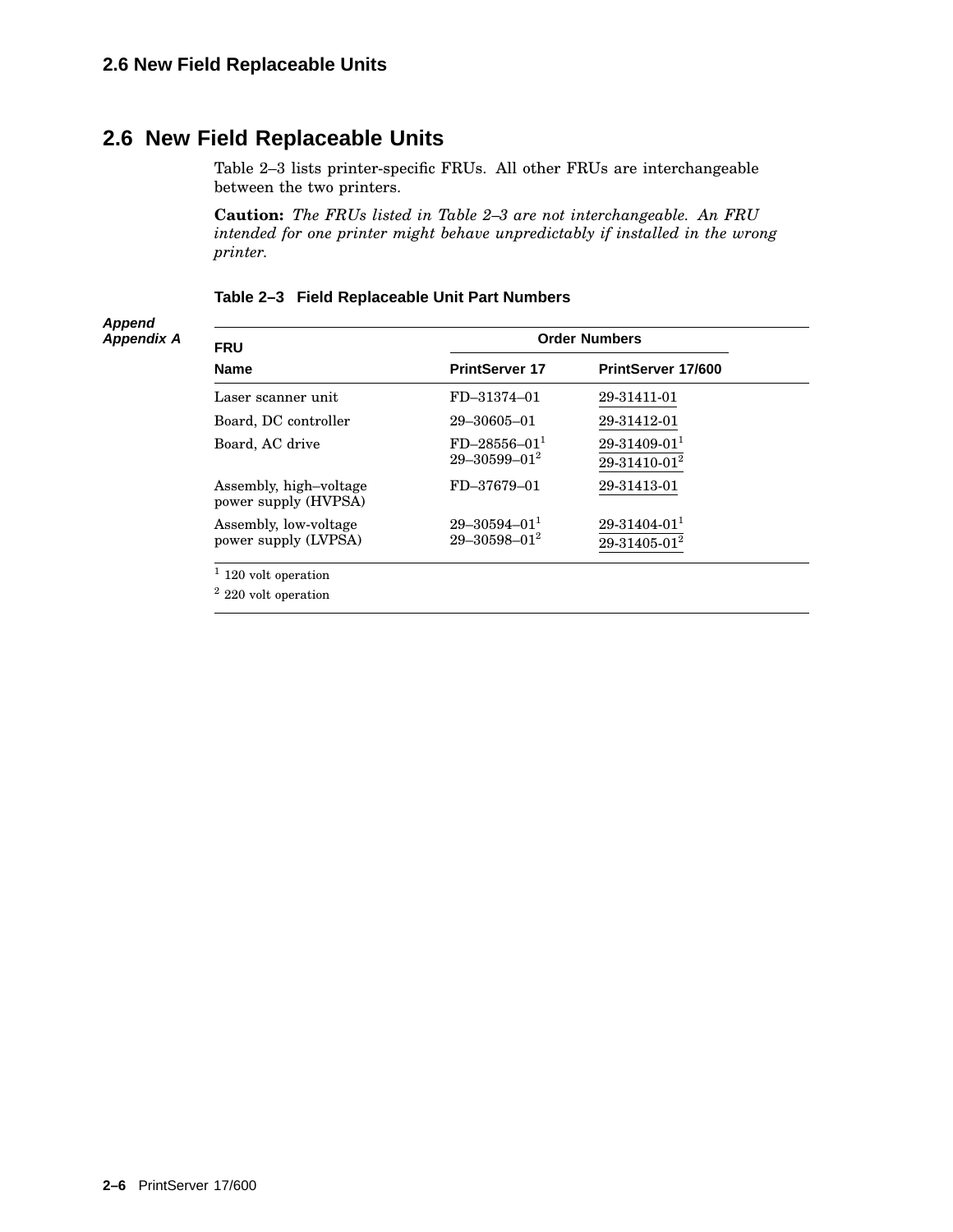#### **2.6.1 Part Numbers for Non-parity SIMMs**

Table 2–4 lists the part numbers for the original parity and new non-parity SIMMs. The parity SIMMs work with all firmware versions. The non-parity SIMMs work only with firmware version V2.1 or later. See Section 2.4 for more information.

**Table 2–4 SIMM Option FRU Part Numbers**

**Append Section 9.7.1**

| <b>SIMM Size</b> | Parity   | <b>Non Parity</b> |
|------------------|----------|-------------------|
| $4-MB$           | LPS1X–UC | $LPS1X-UE$        |
| 8-MB             | LPS1X-UD | LPS1X-UF          |

#### **2.6.2 Part Numbers for the Controller Board V2.1 ROMs**

Table 2–5 correlates the various numbers associated with the two read only memories (ROMs) that occupy sockets E19 and E24 of the controller board. The part numbers are printed on the labels of the 40-pin ROMs. ROM 0 and the socket numbers are printed on the circuit board. ROM 1 is not printed anywhere; its location is assumed.

#### **Table 2–5 Controller Board V2.1 ROMs Part Numbers**

| <b>Socket</b>   | <b>ROM</b>       | Part        |  |
|-----------------|------------------|-------------|--|
| E <sub>19</sub> | ROM <sub>0</sub> | 23–272E8–00 |  |
| E24             | $ROM_1$          | 23-273E8-00 |  |
|                 |                  |             |  |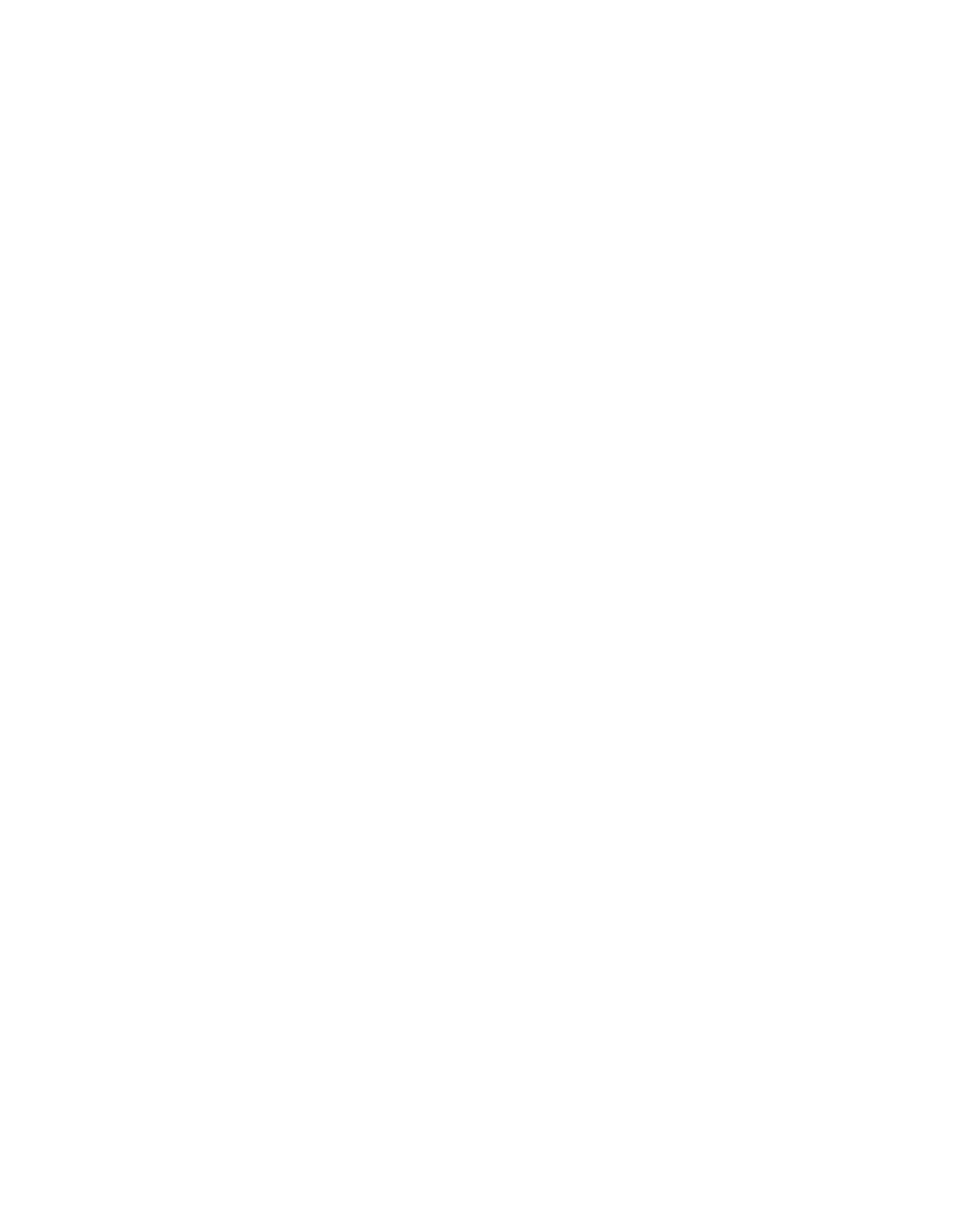## **Service Guide Corrections**

This chapter contains corrections and supplemental information for the PrintServer 17 Printer Service Guide.

| At this Location                                                                   | <b>Make This Correction</b>                                                                                                                                                                                                                                                                                        |  |  |
|------------------------------------------------------------------------------------|--------------------------------------------------------------------------------------------------------------------------------------------------------------------------------------------------------------------------------------------------------------------------------------------------------------------|--|--|
| Section 1.3, page $1-10$ ,<br>second paragraph<br>includes the $\bullet$ callout.  | Add the following statements: Only install the envelope<br>feeding cover in the top cassette slot. When the cover is<br>installed in the lower slot, it can cause errors.                                                                                                                                          |  |  |
| Section 1.3, page $1-14$                                                           | Change: 50 envelopes<br>To: 100 envelopes                                                                                                                                                                                                                                                                          |  |  |
| Section 1.10, Figure $1-19$<br>Same figure appears in<br>Section 6.1, Figure $6-1$ | Find where $J009$ pin $-1$ and $-2$ connect the $+24VB$ and<br>+24VA supplies to the DC controller board.<br>Correct the following pin numbers:<br>The +24VB supply enters the DC controller board on pin<br>$-3$ of $J009$ .<br>The +24VA supply enters the DC controller board on pins<br>$-1$ and $-2$ of J009. |  |  |
| Table 4-2, SGEC test<br>Section C.3, Table C-3<br>Section $C.3.1$ , Figure $C-1$   | Add the following correction: No loopback testing is<br>performed on the twisted pair port. The twisted pair<br>loopback connector is not needed.                                                                                                                                                                  |  |  |
| Section 5.4, Table 5–1                                                             | The four question marks and double XXs that appear in the<br>FTM error code stand for numbers that indicate a failing<br>controller board circuit; for example, 10xx.????. For trouble<br>shooting, you can ignore the numbers or write them down as<br>a symptom on the repair tag.                               |  |  |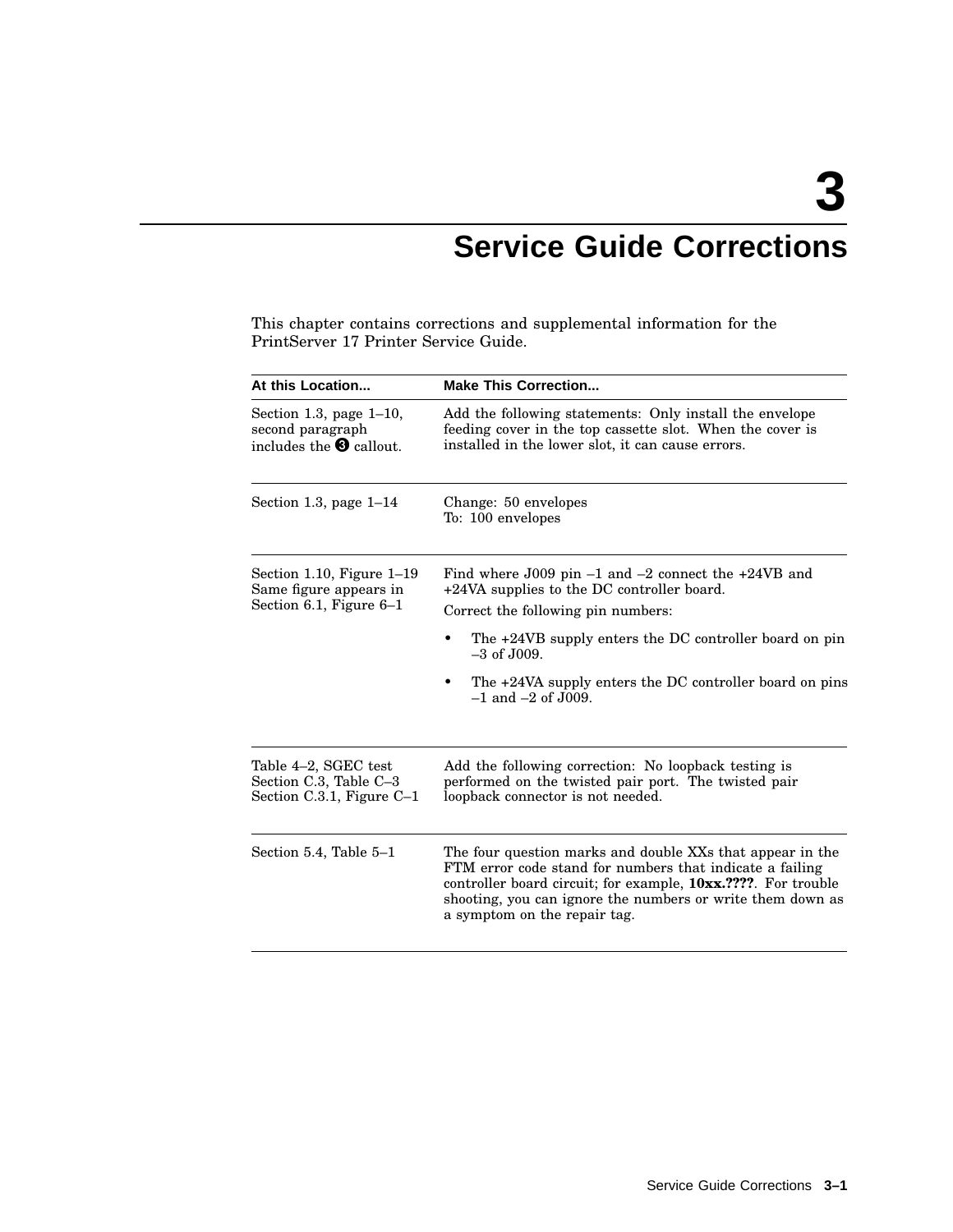| At this Location                                                      | <b>Make This Correction</b>                                                                                                                                              |  |  |
|-----------------------------------------------------------------------|--------------------------------------------------------------------------------------------------------------------------------------------------------------------------|--|--|
| Section 8.2                                                           | Add the following steps under the line "If there is a <b>dark</b><br>normal image on the drum":                                                                          |  |  |
|                                                                       | Check the installation of the transfer roller and the blue<br>٠<br>restraint clip.                                                                                       |  |  |
|                                                                       | Look for damaged transfer roller mountings.                                                                                                                              |  |  |
|                                                                       | Swap the HVPSA.                                                                                                                                                          |  |  |
| Section 9.7.1                                                         | Change the Ethernet IC from: an 8-pin socket-mounted<br>device.<br>To: a 16-pin socket-mounted device designated E15.                                                    |  |  |
| Section 9.7.1<br>accompanying figure                                  | The $\Theta$ that points to the Ethernet IC is misdirected. The<br>correct Ethernet IC is E15. It is located below and to the<br>right of the ROM labeled $\mathbf{Q}$ . |  |  |
| Section 9.15.1,                                                       | Add the following caution:                                                                                                                                               |  |  |
| Figure 9–1                                                            | <b>Caution:</b><br>The new non-parity SIMMs cause the boot to<br>hang, if the controller board is running firmware versions 1.0<br>or 1.1 code.                          |  |  |
|                                                                       | Parity SIMMs work under all current firmware versions.                                                                                                                   |  |  |
| Section 10.1, Page $10-3$<br>lower illustration                       | Swap the locations of callouts $\Theta$ and $\Theta$ .                                                                                                                   |  |  |
| Section A.1, Page A-1,<br>Board, daughter ThinWire<br>and ThickWire   | Change: 70–30844–03<br>To: $70 - 30844 - 07$                                                                                                                             |  |  |
| Section A.1, Page A-2,<br>Board, daughter ThinWire<br>and TwistedPair | Change: 70-30844-04<br>To: 70-30844-08                                                                                                                                   |  |  |
| Section A.1, Page A-2,<br>Board, front power on<br>unit               | Add the following note:<br>This FRU is used only in the PrintServer 17 Printer.                                                                                          |  |  |